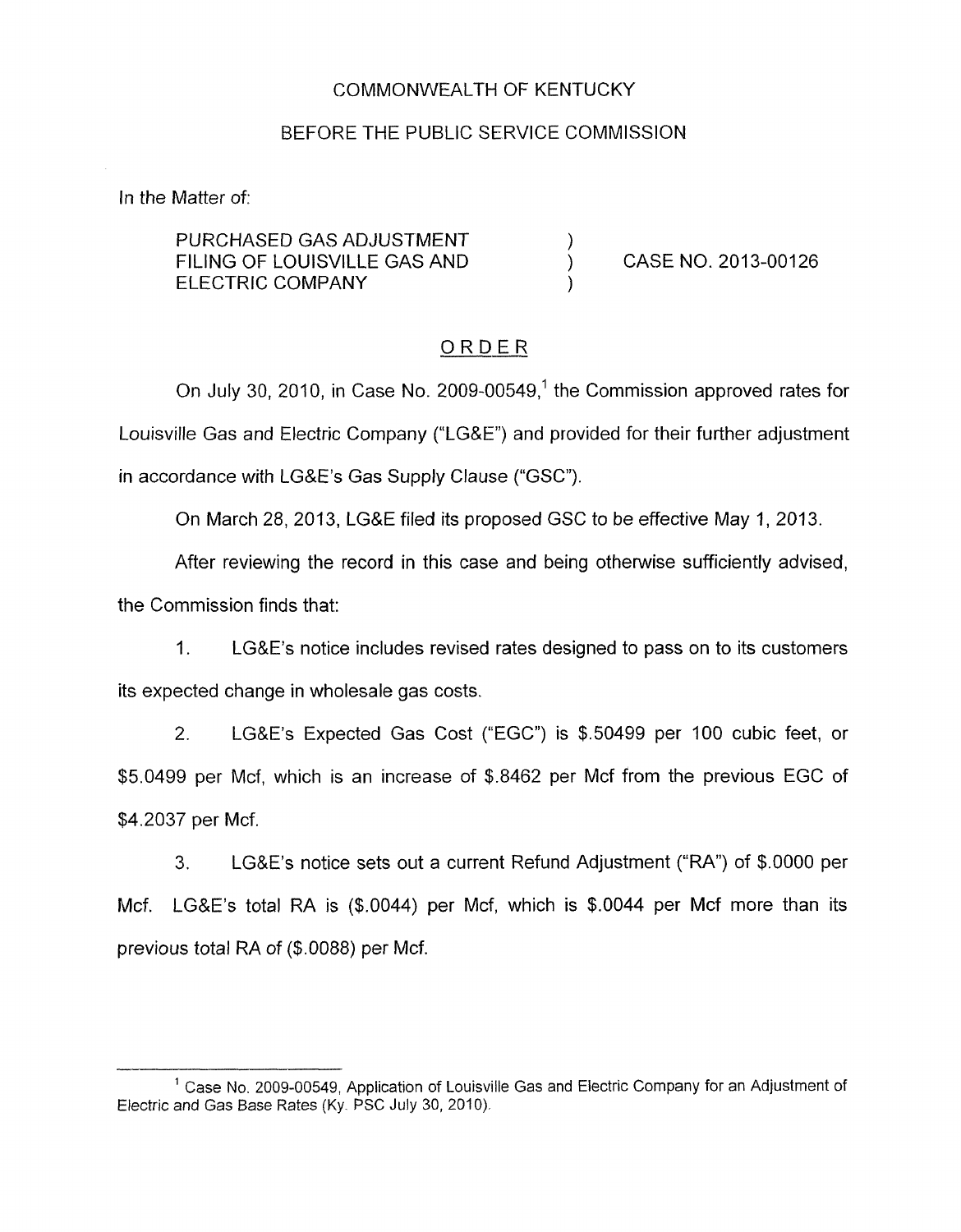4. LG&E's notice sets out a current Actual Adjustment ("AA") of \$1691 per Mcf. The total AA of \$.2555 per Mcf is an increase of \$.2666 per Mcf from the previous total AA of (\$.0111) per Mcf.

*5.* LG&E's notice sets out a (\$.0979) per Mcf current Balance Adjustment ("BA"), which is a decrease of \$.0917 per Mcf from the previous BA of (\$.0062) per Mcf.

6. LG&E's notice sets out a Performance-Based Rate Recovery Component ("PBRRC") of \$.I293 per Mcf, which will remain in effect to collect LG&E's portion of PBR savings until January 31, 2014.

7. LG&E's Gas Supply Cost Component ("GSCC") is \$.53324 per 100 cubic feet or \$5.3324 per Mcf, which is an increase of \$1.0255 per Mcf from the prior GSCC of \$4.3069 per Mcf.

8. The rate in the Appendix to this Order is fair, just, and reasonable, and should be approved for gas supplied by LG&E on and after May I, 2013.

IT IS THEREFORE ORDERED that:

1. The rate in the Appendix, attached hereto and incorporated herein, is approved for gas supplied on and after May 1, 2013.

2. Within 20 days of the date of this Order, LG&E shall file with this Commission, using the Commission's electronic Tariff Filing System, revised tariff sheets setting out the rates approved herein and reflecting that they were approved pursuant to this Order.

-2- Case No. 2013-00126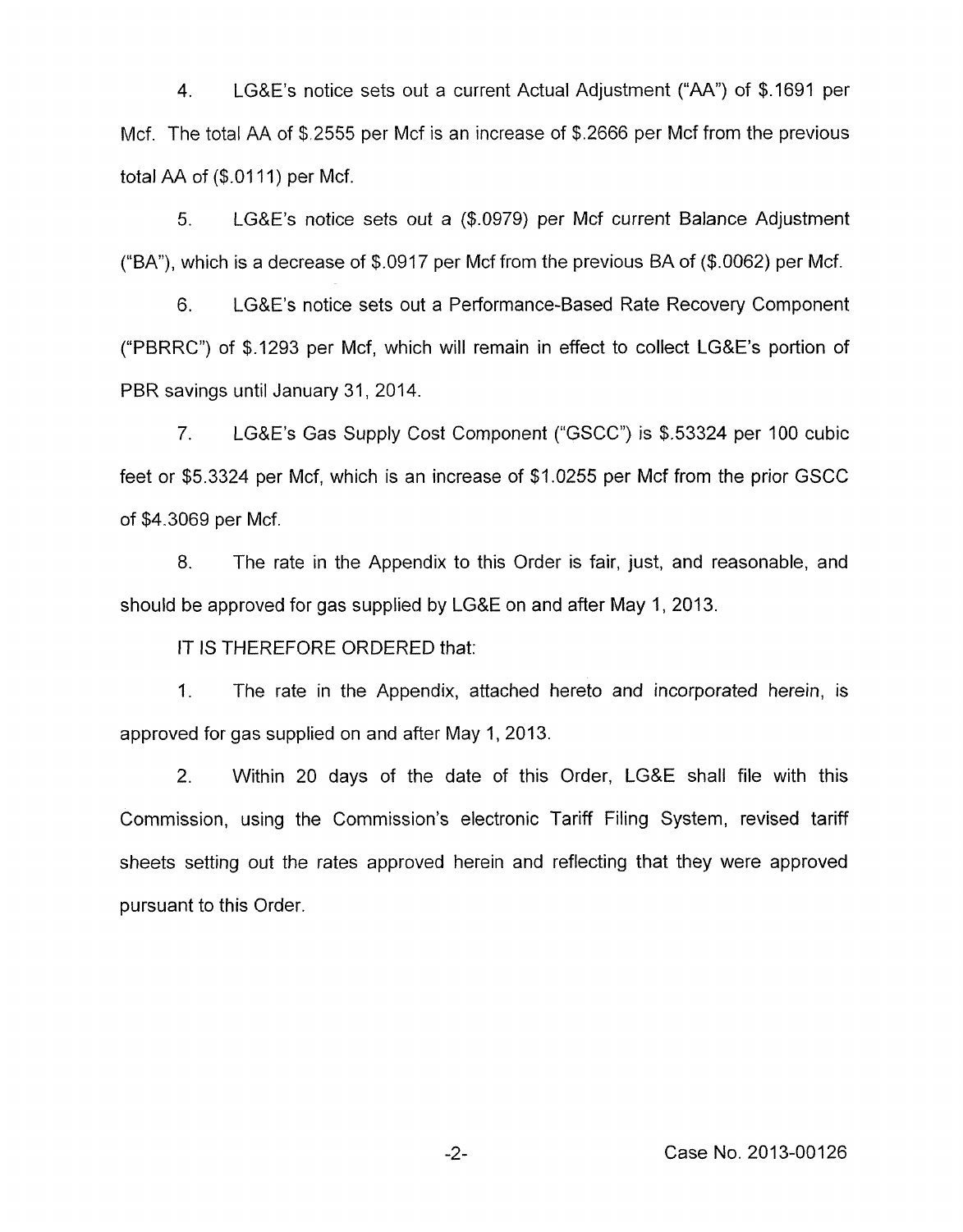By the Commission



*A*  **ATTES** Executive Director

Case No. 2013-00126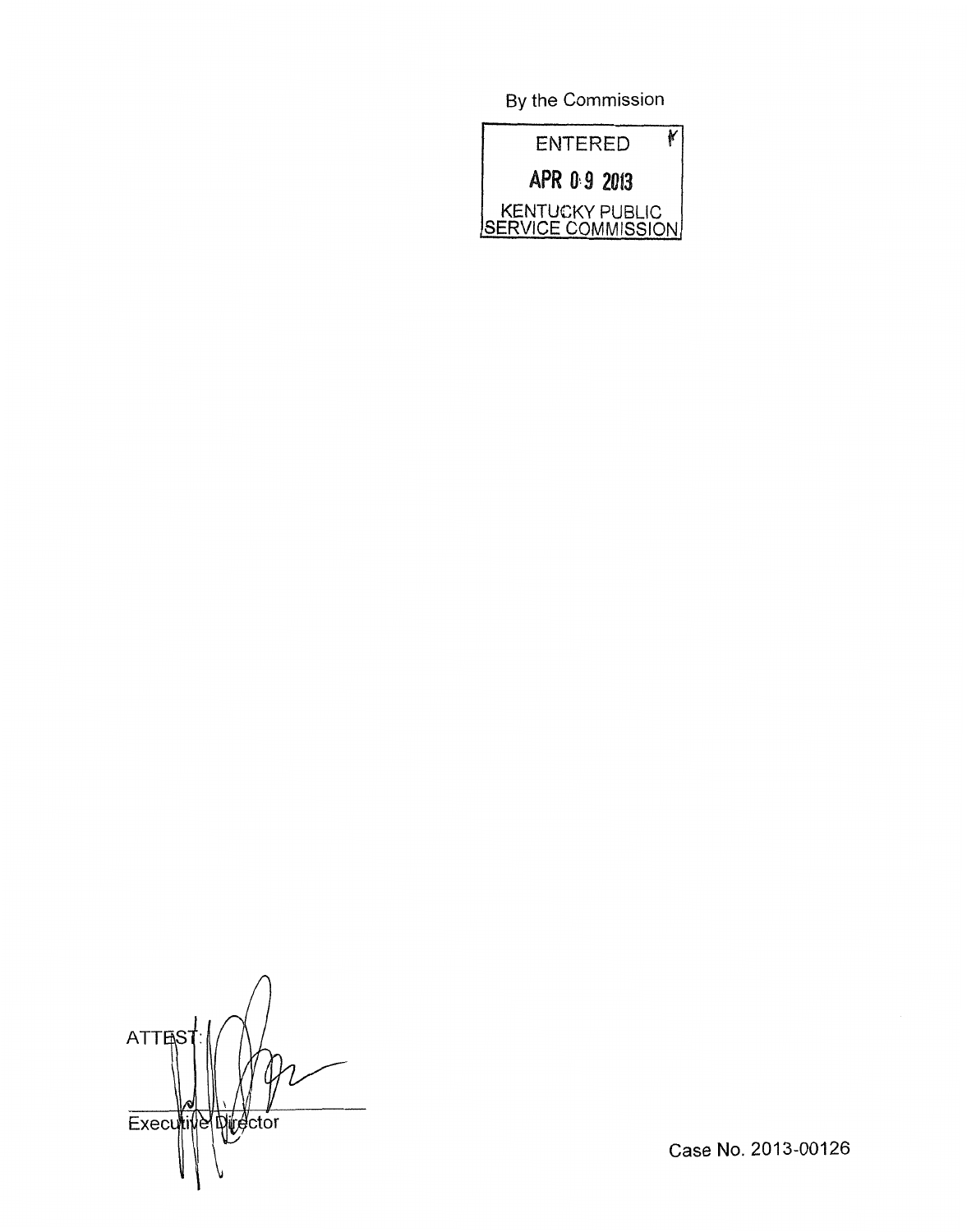## APPENDIX

# APPENDIX TO AN ORDER OF THE KENTUCKY PUBLIC SERVICE COMMISSION IN CASE NO. 2013-00126 DATED **A** 2

The following rates and charges are prescribed for the customers served by Louisville Gas and Electric Company. All other rates and charges not specifically mentioned herein shall remain the same as those in effect under authority of the Commission prior to the effective date of this Order.

#### **Gas Supply Cost Component**

The total Gas Supply Cost Component shall be \$.53324 per 100 cubic feet for gas supplied on and after May 1, 2013.